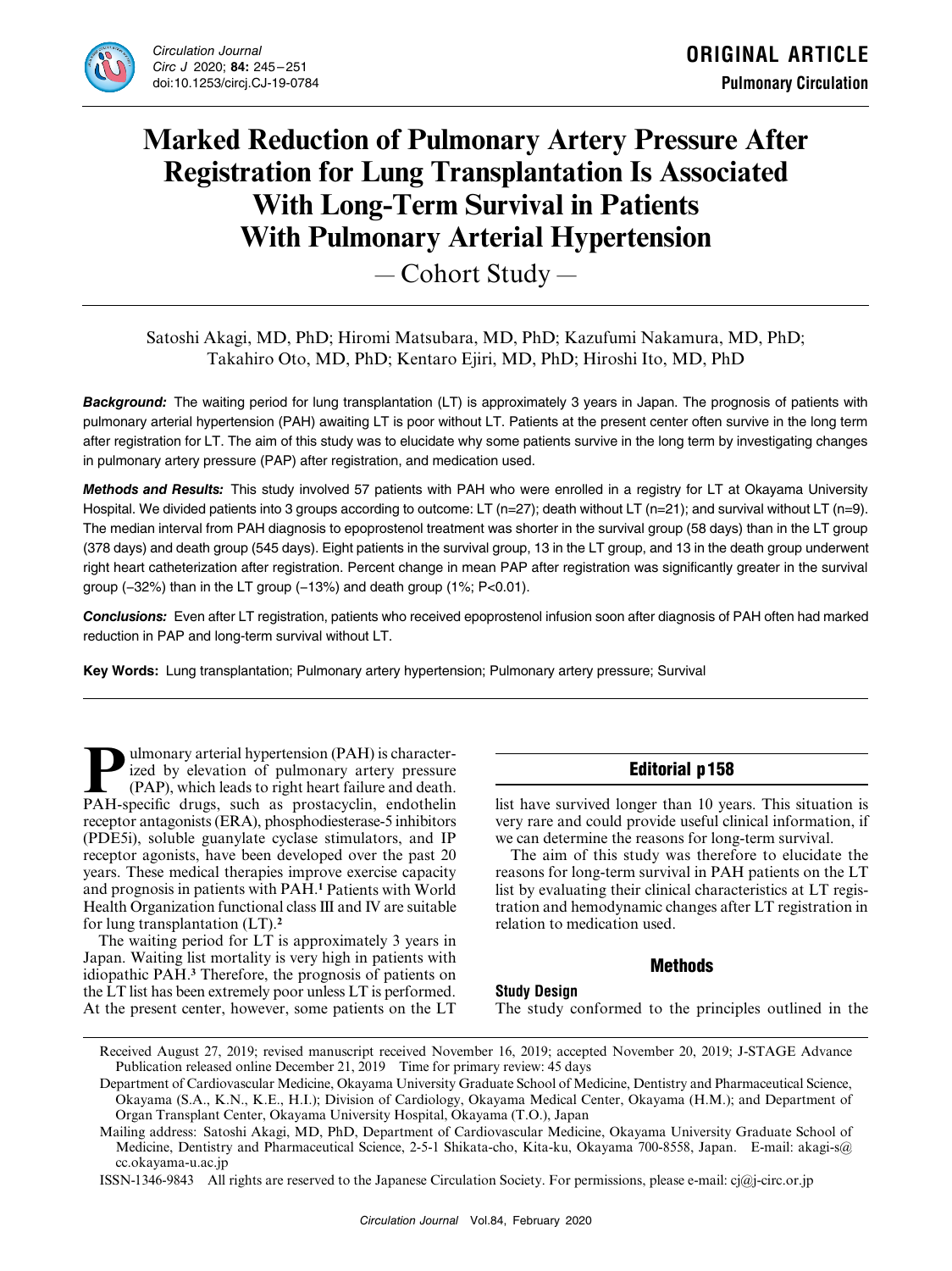

Declaration of Helsinki. It was approved by the institutional review board and ethics committees of Okayama University (no. 1909-008). The requirement for informed consent was waived because of the low-risk nature of this retrospective study and the inability to obtain consent directly from all subjects. Instead, we extensively announced this study protocol at Okayama University Hospital and on the website (http://www.hsc.okayama-u.ac.jp/ethics/ koukai/jyunkan/index.html) and gave patients the opportunity to withdraw from the study.

# **Patients**

A total of 73 patients with PAH were registered for LT at Okayama University Hospital between 1998 and 2015. Causes of PAH included idiopathic, heritable, congenital heart disease, pulmonary veno-occlusive disease, pulmonary capillary hemangiomatosis, peripheral pulmonary artery stenosis, and chronic thromboembolic pulmonary hypertension. Of these 73 patients, we excluded 9 patients with pulmonary veno-occlusive disease, 3 with pulmonary capillary hemangiomatosis, 2 with chronic thromboembolic pulmonary hypertension, and 2 with pulmonary hypertension associated with peripheral pulmonary artery stenosis.

# **Diagnosis of PAH**

PAH was defined as mean PAP ≥25mmHg, pulmonary artery wedge pressure ≤15mmHg, and pulmonary vascular resistance ≥3 Wood units on right heart catheterization (RHC). Pulmonary veno-occlusive disease and pulmonary capillary hemangiomatosis were diagnosed according to lung pathology in the patients who received LT. Peripheral pulmonary artery stenosis was diagnosed on pulmonary artery angiography. Chronic thromboembolic pulmonary hypertension was diagnosed on lung ventilation/perfusion scan and pulmonary artery angiography. Information on pretreatment with PAH-specific drugs, echocardiography parameters, blood testing, and hemodynamics were obtained from medical records. Postoperative immunosuppression was achieved with triple drug therapy under a previously described protocol.**<sup>4</sup>**

# **Criteria for LT Registration**

Patients deteriorating on optimal medical therapy need to register for LT because the waiting list period in Japan is very long. Epoprostenol was available in 1999; the first ERA (bosentan) was available in 2005, and the first PDE5i (sildenafil) was available in 2007 in Japan. Therefore, the definition of optimal medical therapy differs according to year of initiation.

# **Recipient Selection**

Patients who require LT are registered with the Japan Organ Transplantation Network. The LAS system and highpriority list have not yet been adopted in Japan. Available cadaveric lungs were allocated to recipients by the Japan Organ Transplant Network according to the waitlist order, lung size, ABO compatibility, and matching of predicted pulmonary function.

# **Post-LT Registration Outcome**

Patients who registered for LT were divided into 2 groups according to transplantation status: LT and non-LT. The LT group consisted of patients who received living donor LT or cadaveric donor LT. In the non-LT group, patients had 2 outcomes: death or survival. The death group was defined as patients who died without LT. The survival group was defined as patients who survived without LT. We defined long-term survival as >10 years after registration for LT.

# **Primary Endpoint and Analysis**

We examined all-cause death and LT in all patients. To assess predictors related to death after registration for LT, we examined the following factors: age at registration, sex,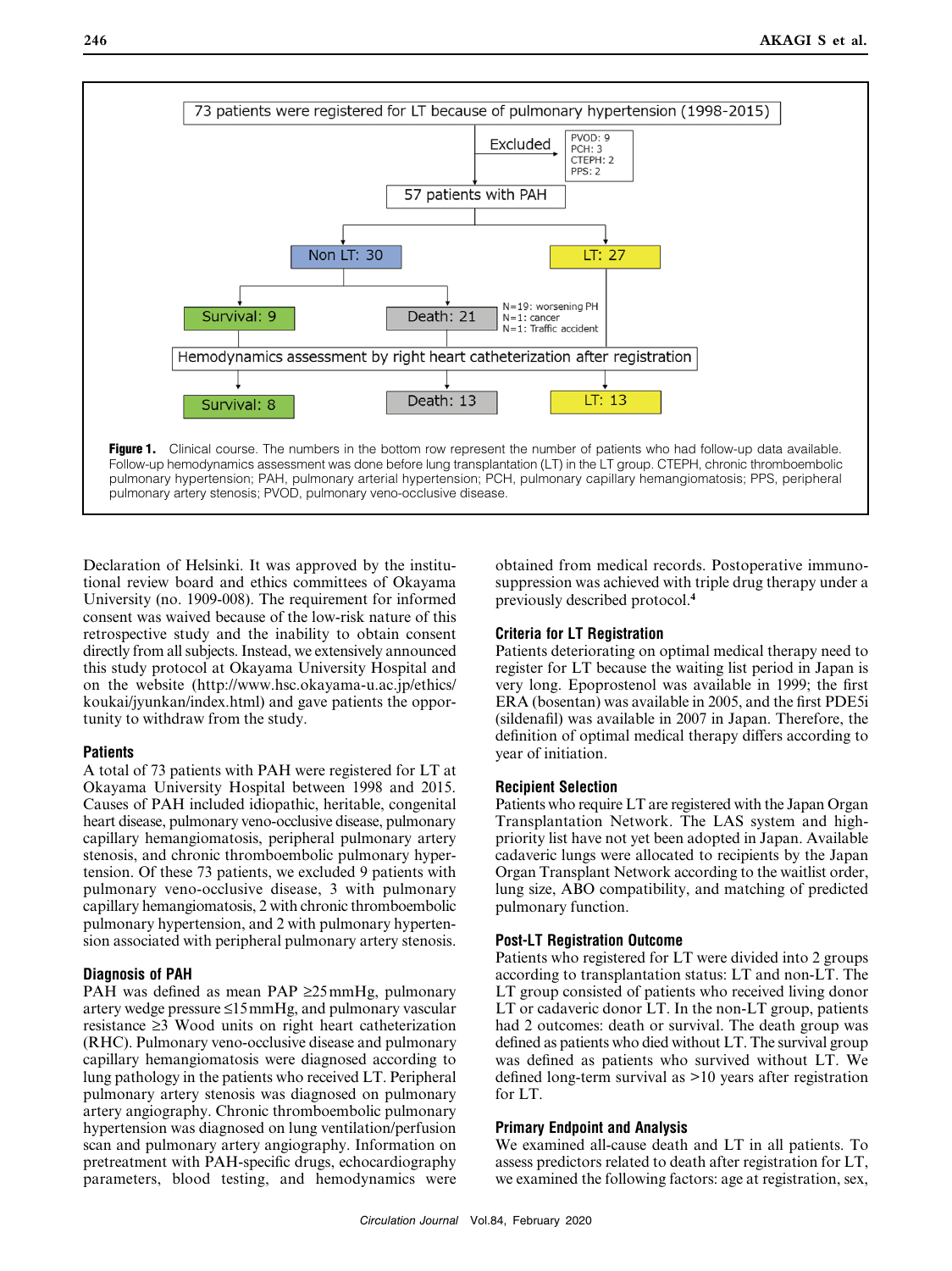

diagnosis, treatment, mean PAP at registration, cardiac index at registration, brain natriuretic peptide (BNP) at registration and percent change in mean PAP.

#### **Statistical Analysis**

All statistical analyses were performed using SPSS version 25.0 (SPSS, Chicago, IL, USA). All data are expressed as mean±SD or median (IQR). Continuous variables were compared between groups using the Mann-Whitney U-test or Kruskal-Wallis test for non-normally distributed data, and the unpaired t-test for normally distributed data. Categorical variables were compared using the chi-square test. Kaplan-Meier analysis was used to estimate survival status, and the log-rank test was used to compare survival distribution. Patients were censored if they died while waiting for LT in the non-LT group (survival and death groups). Patients were censored if they received LT in the LT group. The percent change in mean PAP between registration and follow-up was compared in analysis of covariance models, with the baseline mean PAP as the covariate. Cox proportional hazards analysis was used to evaluate factors associated with death after registration. P<0.05 was considered significant.

#### **Results**

#### **Clinical Course After LT Registration**

**Figure 1** shows the patient clinical course. The final study group consisted of 57 patients. The number of patients with idiopathic PAH was 48, the number of patients with heritable PAH was 2, and the number of patients with congenital heart disease was 7. Twenty-seven patients received LT (LT group) and 30 did not (non-LT group; **Supplementary Table 1**). Eighteen patients received a living donor LT and 9 patients received cadaveric LT. In the non-LT group, 9 patients survived and 21 died. **Figure 2A** shows the Kaplan-Meier curve for death and receipt of LT in the entire study group. In the total group, survival was 31.0% at 5 years, 18.8% at 10 years, and 12.5% at 15 years after LT registration. Nineteen patients (90%) in the death group died from worsening pulmonary hypertension. One patient died from cancer and 1 died in a traffic accident. **Figure 2B** shows the Kaplan-Meier curves according to death in the non-LT group and according to receipt of LT in the LT group. Death and transplant-free survival in the non-LT group was 76.7% at 1 year, 46.0% at 5 years, and 38.0% at 10 years after LT registration; and 44.4%, 14.8%, and  $0\%$ , respectively, in the LT group (P<0.01, log-rank test). Nine patients had long-term survival after LT registration without receiving LT.

#### **Patient Characteristics**

**Table 1** lists patient characteristics at LT registration in the 3 groups. All patients were classified as World Health Organization functional class IV. Two patients in the LT group had heritable PAH. Age was higher in the death group than in the LT group. There were no differences in sex, diagnosis, or treatment with i.v. epoprostenol, ERA, or PDE5i between the 3 groups. The periods from diagnosis to treatment, from diagnosis to registration, and from treatment to registration were similar between the 3 groups. The median period from diagnosis to epoprostenol treatment, however, was significantly shorter in the survival group (58 days; IQR, 29–109 days) than in the LT group (378 days; IQR,  $91-1,079$  days) and the death group (545) days; IQR, 115–1,451 days).

**Table 2** compares hemodynamics at registration between the 3 groups. Mean PAP in the LT group was higher than that in the survival group. Other hemodynamic parameters did not differ between the 3 groups.

#### **RHC After LT Registration**

RHC was performed at LT registration and during the follow-up period in 8 patients in the survival group, in 13 in the LT group, and in 13 in the death group. The median interval between baseline and last follow-up hemodynamic studies was significantly longer in the survival group (15.3 years; IQR, 12.9–17.3 years) than in the LT group (3.3 years; IQR, 1.6–5.9 years) and the death group (4.3 years; IQR, 2.4–6.59 years; P<0.01). Change in treatment from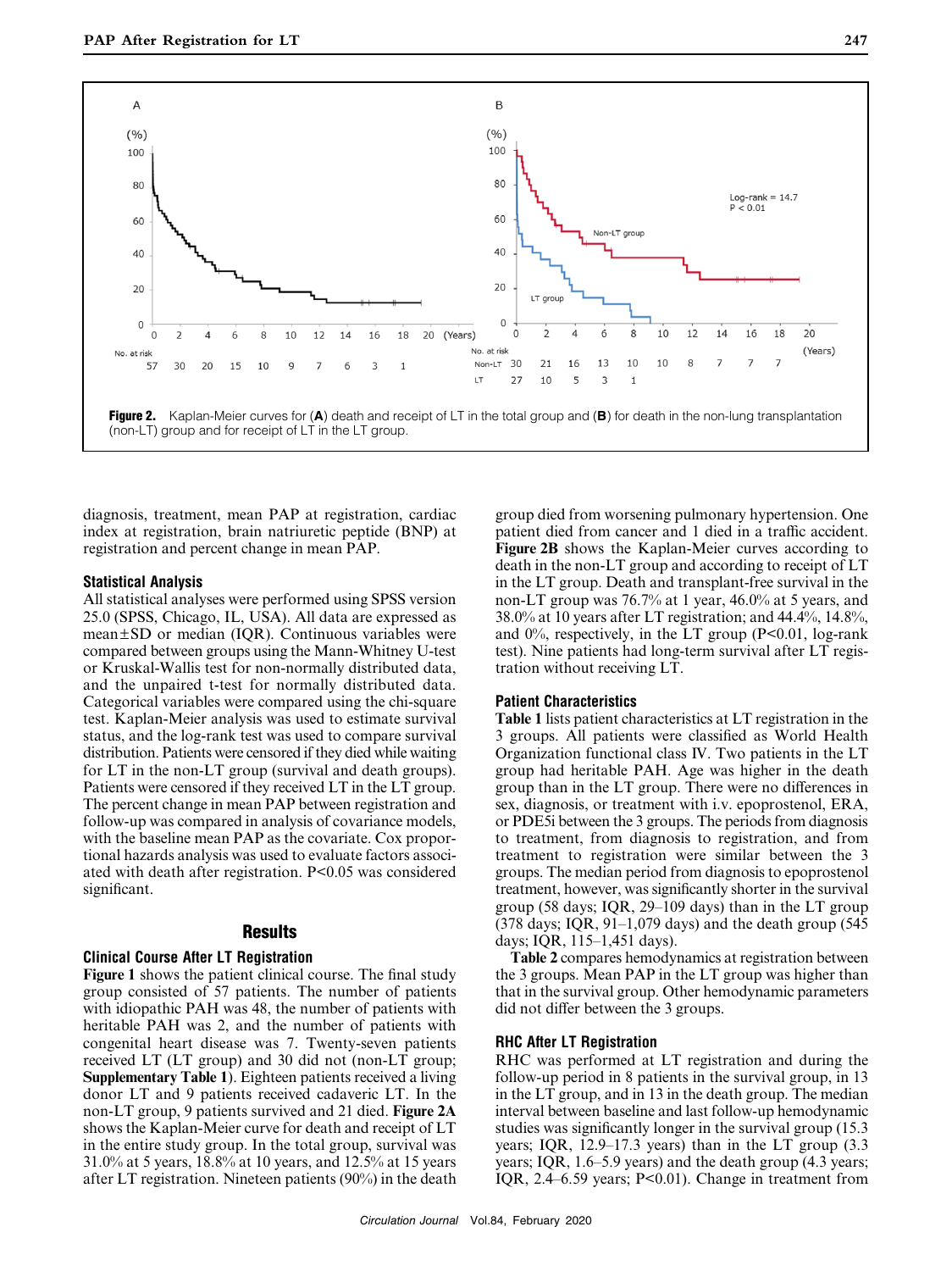| Table 1. Patient Characteristics at LT Registration vs. Outcome |                          |                   |                        |         |  |  |
|-----------------------------------------------------------------|--------------------------|-------------------|------------------------|---------|--|--|
|                                                                 | <b>Survival</b><br>(n=9) | LT<br>(n=27)      | <b>Death</b><br>(n=21) | P value |  |  |
| Sex (M/F)                                                       | 2/7                      | 9/18              | 7/14                   | 0.72    |  |  |
| Age (years)                                                     | $30+9$                   | $20 + 11$         | $31 \pm 12^*$          | < 0.01  |  |  |
| Diagnosis                                                       |                          |                   |                        |         |  |  |
| Idiopathic/heritable PAH                                        | 7(77)                    | 24 (89)           | 19 (90)                | 0.60    |  |  |
| PAH associated with CHD                                         | 2(23)                    | 3(11)             | 2(10)                  | 0.60    |  |  |
| Treatment with PAH-specific drugs                               |                          |                   |                        |         |  |  |
| I.v. epoprostenol                                               | 8(89)                    | 21 (78)           | 18 (86)                | 0.66    |  |  |
| <b>FRA</b>                                                      | 3(33)                    | 6(22)             | 12 (57)                | 0.08    |  |  |
| PDE <sub>5i</sub>                                               | 3(33)                    | 7 (26)            | 10 (48)                | 0.29    |  |  |
| Duration (days)                                                 |                          |                   |                        |         |  |  |
| Diagnosis to treatment                                          | $29(8-58)$               | 274 (35-1,079)    | 275 (14 - 803)         | 0.13    |  |  |
| Diagnosis to registration                                       | 286 (196-613)            | 1,146 (780–1,918) | 1,141 (516–2,384)      | 0.19    |  |  |
| Diagnosis to epoprostenol                                       | 58 (29-109)*             | 378 (91-1,079)    | 545 (115-1,451)        | 0.01    |  |  |
| Treatment to registration                                       | 159 (140-559)            | 398 (178-1,137)   | 357 (193-1,037)        | 0.43    |  |  |
| Time to registration                                            |                          |                   |                        |         |  |  |
| Registration before 2005                                        | 6(67)                    | 6(22)             | 10 (48)                | 0.48    |  |  |

Data given as mean±SD, n (%) or median (IQR). \*P<0.05 vs. LT group. CHD, congenital heart disease; ERA, endothelin receptor antagonist; LT, lung transplantation; PAH, pulmonary arterial hypertension; PDE5i, phosphodiesterase-5 inhibitor.

| Table 2. Hemodynamic Parameters at LT Registration vs. Outcome |                 |               |               |         |  |  |  |
|----------------------------------------------------------------|-----------------|---------------|---------------|---------|--|--|--|
|                                                                | <b>Survival</b> | LТ            | <b>Death</b>  | P-value |  |  |  |
| HR (beats/min)                                                 | $79 + 12$       | $89+13$       | $83 + 17$     | 0.16    |  |  |  |
| SBP (mmHq)                                                     | $99+15$         | $102 + 14$    | $105 + 20$    | 0.76    |  |  |  |
| PAP (mmHg)                                                     | $55+7$          | $67+14*$      | $59+13$       | 0.04    |  |  |  |
| RAP (mmHg)                                                     | 6±4             | $7+4$         | $8+4$         | 0.44    |  |  |  |
| PAWP (mmHq)                                                    | $7\pm3$         | 9±5           | $9+4$         | 0.34    |  |  |  |
| Cl (L/min/m <sup>2</sup> )                                     | $2.7 \pm 0.8$   | $2.5 \pm 0.7$ | $2.7 \pm 1.5$ | 0.76    |  |  |  |
| PVR (Wood units)                                               | $13\pm 5$       | $17 + 6$      | $15+7$        | 0.25    |  |  |  |
| BNP (pg/dL)                                                    | 152 (67-473)    | 219 (76-334)  | 286 (85-477)  | 0.93    |  |  |  |
| TRPG (mmHq)                                                    | $96+21$         | $95 + 21$     | $91 \pm 22$   | 0.82    |  |  |  |
| 6MWD (m)                                                       | $322 + 95$      | $350+57$      | 320±102       | 0.72    |  |  |  |

Data given as mean±SD or median (IQR). \*P<0.05 vs. waiting group. 6MWD, 6-min walk distance; BNP, brain natriuretic peptide; CI, cardiac index; HR, heart rate; LT, lung transplantation; PAP, pulmonary artery pressure; PAWP, pulmonary artery wedge pressure; PVR, pulmonary vascular resistance; RAP, right atrial pressure; SBP, systolic blood pressure; TRPG, tricuspid regurgitation pressure gradient.

| Table 3. Change in PAH-Specific Drugs vs. Outcome |                |              |                |               |                |             |
|---------------------------------------------------|----------------|--------------|----------------|---------------|----------------|-------------|
|                                                   | Survival (n=8) |              | $LT (n=13)$    |               | Death $(n=13)$ |             |
|                                                   | R              | <b>FU</b>    | R              | <b>FU</b>     | R              | <b>FU</b>   |
| No drugs                                          | $\mathbf 0$    | $\mathbf 0$  | $\overline{c}$ |               | $\overline{2}$ | $\mathbf 0$ |
| Monotherapy                                       |                |              |                |               |                |             |
| EPO                                               | 6              | O            | 9              | 6             | 5              |             |
| <b>ERA</b>                                        |                |              |                |               |                |             |
| PDE <sub>5i</sub>                                 | n              | 0            | o              | 0             |                |             |
| Double combination therapy                        |                |              |                |               |                |             |
| EPO+ERA                                           | $\Omega$       | $\Omega$     |                | $\Omega$      | $\Omega$       |             |
| EPO+PDE5i                                         | n              | $\Omega$     |                |               |                |             |
| ERA+PDE5i                                         | $\Omega$       | 0            |                | $\Omega$      |                | 0           |
| Triple combination therapy                        |                |              |                |               |                |             |
| EPO+ERA+PDE5i                                     | っ              | 8            |                |               | 5              | 11          |
| Epoprostenol dose (ng/kg/min)                     | $20(15-34)$    | $65(57-114)$ | 17 (14-29)     | 121 (111-160) | $21(20-44)$    | 71 (44-122) |

Data given as n or median (IQR). EPO, epoprostenol; ERA, endothelin receptor antagonist; FU, follow-up; R, registration for LT. Other abbreviations as in Table 1.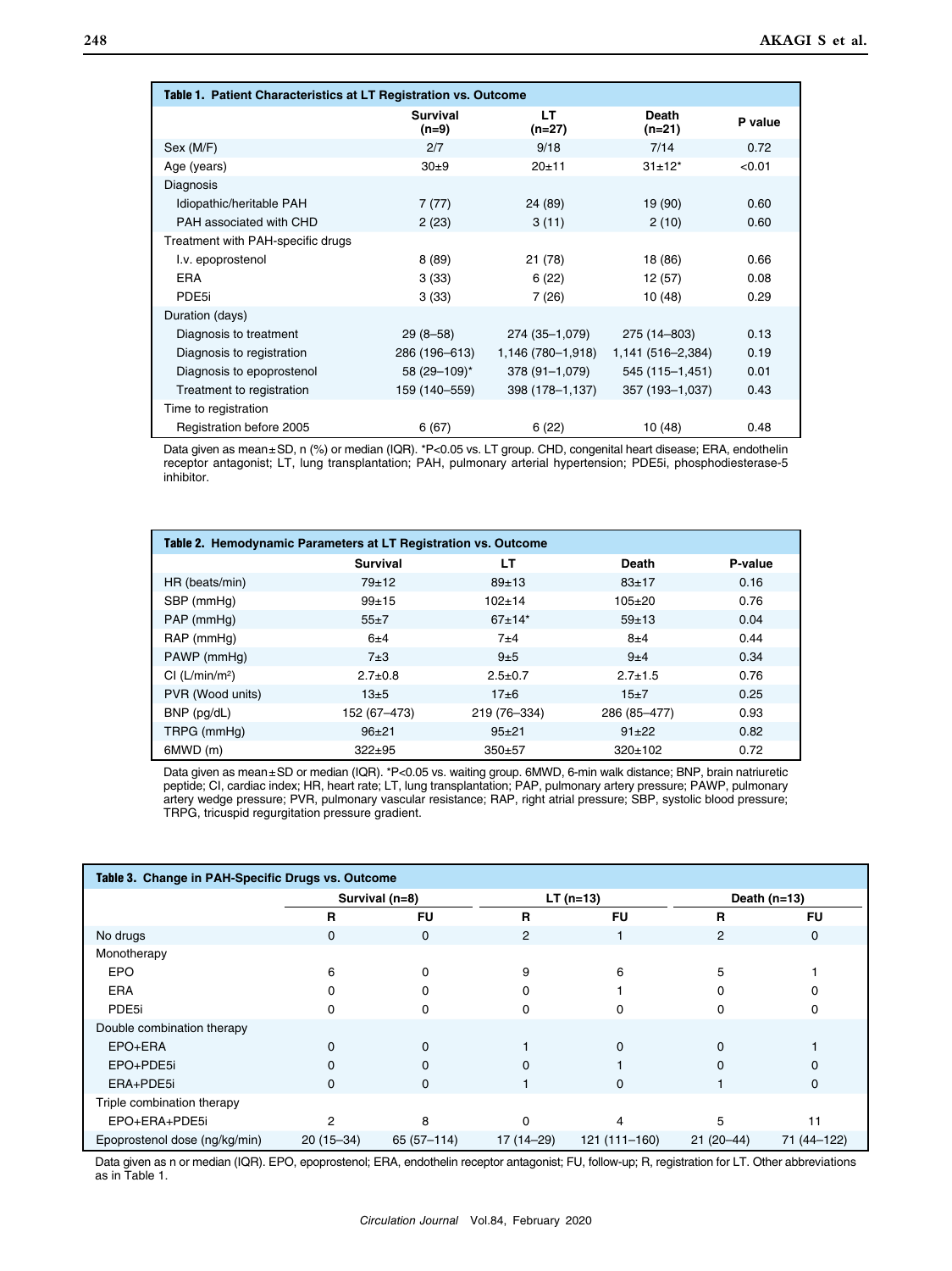

| Table 4. Change in Hemodynamic Parameters vs. Outcome |                      |                      |             |                      |                      |                |                      |                     |         |
|-------------------------------------------------------|----------------------|----------------------|-------------|----------------------|----------------------|----------------|----------------------|---------------------|---------|
|                                                       | Survival (n=8)       |                      | $LT (n=13)$ |                      |                      | Death $(n=13)$ |                      |                     |         |
|                                                       | R                    | FU                   | P-value     | R                    | <b>FU</b>            | P-value        | R                    | <b>FU</b>           | P-value |
| HR (beats/min)                                        | $77+11$              | $77\pm9$             | 0.86        | $89+10$              | $88 + 13$            | 0.40           | 76±15                | $88 + 15$           | 0.03    |
| SBP (mmHq)                                            | $98 + 16$            | $98 + 10$            | 0.44        | $101 \pm 14$         | $103 + 7$            | 0.48           | 111±23               | $100 + 13$          | 0.03    |
| RAP (mmHg)                                            | 4<br>$(3-8)$         | 5.<br>$(4-6)$        | 0.92        | 6<br>$(3 - 7)$       | 8<br>$(6 - 10)$      | 0.18           | 6<br>$(3-9)$         | 8<br>$(5 - 10)$     | 0.24    |
| PAWP (mmHq)                                           | 7±3                  | $8\pm3$              | 0.76        | 10±6                 | 11±4                 | 0.51           | 9±4                  | 11±4                | 0.39    |
| Cl (L/min/m <sup>2</sup> )                            | 2.5<br>$(2.1 - 2.9)$ | 2.6<br>$(2.2 - 2.9)$ | 0.73        | 2.4<br>$(2.2 - 2.6)$ | 2.8<br>$(2.1 - 3.2)$ | 0.12           | 2.2<br>$(1.6 - 2.9)$ | 3<br>$(2.6 - 3.7)$  | 0.04    |
| PVR (Wood units)                                      | 12<br>$(11 - 16)$    | 10<br>$(7-12)$       | 0.61        | 16<br>$(12 - 18)$    | 8<br>$(7-14)$        | 0.02           | 16<br>$(10 - 23)$    | 11<br>$(7-5)$       | 0.08    |
| $BNP$ (pg/dL)                                         | 190<br>$(94 - 576)$  | 33<br>$(18 - 68)$    | 0.04        | 138<br>$(66 - 309)$  | 109<br>$(41 - 247)$  | 0.51           | 143<br>$(40 - 429)$  | 116<br>$(27 - 145)$ | 0.31    |
| TRPG (mmHg)                                           | $99 + 21$            | $63 + 24$            | 0.15        | 91±12                | $85 + 24$            | 0.95           | $90+27$              | $94 + 31$           | 0.52    |

Data given as mean ± SD or median (IQR). Abbreviations as in Table 2.

registration to last follow-up is given in **Table 3**. All patients in the survival group were treated with triple combination therapy by addition of ERA and PDE5i after LT registration. Seven patients were treated with only i.v. epoprostenol, 1 patient was treated with double combination therapy and 4 patients were treated with triple combination therapy after LT registration in the LT group. Eleven patients were treated with triple combination therapy after LT registration in the death group. Average dose of epoprostenol was 20ng/kg/min (15–34ng/kg/min) in the survival group, 17ng/ kg/min (14–29ng/kg/min) in the LT group and 21ng/kg/min (20–44ng/kg/min) in the death group at registration. Dose of epoprostenol increased in all groups at follow-up but there was no significant difference between the 3 groups (P=0.07). Maximum epoprostenol dose was 102ng/kg/min (range, 77–136ng/kg/min) in the survival group, 139ng/kg/ min (range, 114–172ng/kg/min) in the LT group and 102ng/ kg/min (range, 60–180ng/kg/min) in the death group. There was no significant difference in maximum epoprostenol dose between the 3 groups (P=0.55). Latest epoprostenol dose was 53ng/kg/min (range, 34–84ng/kg/min) in the survival group, 121ng/kg/min (range, 111–155ng/kg/min) in the LT group and 91ng/kg/min (range, 50–131ng/kg/min) in the death group. Latest dose of epoprostenol in survival group was lower than that in the LT and death groups  $(P=0.05)$ .

**Figure 3** shows changes in mean PAP from LT registration to follow-up examination. Mean PAP significantly decreased in the survival group (from 56±7 to 37±8mmHg, P<0.01; **Figure 3A**) but not in the LT group (from 66±16 to 55±13mmHg, P=0.07; **Figure 3B**) or the death group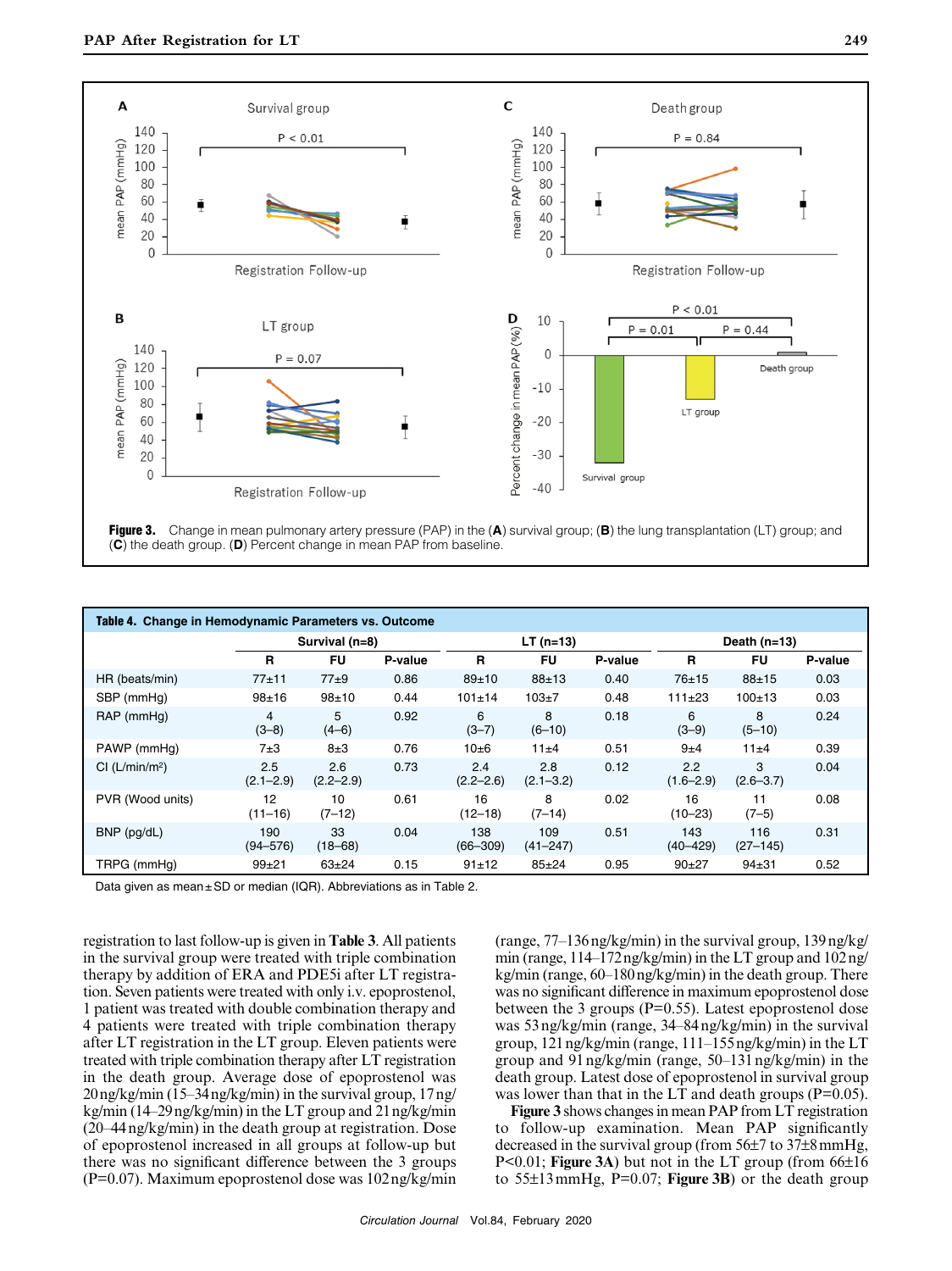| Table 5. Risk Factors for Death After LT Registration |                     |         |  |  |  |  |
|-------------------------------------------------------|---------------------|---------|--|--|--|--|
| <b>Variables</b>                                      | <b>HR (95%CI)</b>   | P-value |  |  |  |  |
| Age at registration                                   | $1.02(0.92 - 1.12)$ | 0.72    |  |  |  |  |
| Male                                                  | $1.57(0.44 - 5.61)$ | 0.49    |  |  |  |  |
| <b>IPAH</b>                                           | $1.93(0.41 - 9.08)$ | 0.40    |  |  |  |  |
| Epoprostenol                                          | $0.51(0.12 - 2.14)$ | 0.36    |  |  |  |  |
| Mean PAP at registration                              | $0.97(0.93 - 1.03)$ | 0.34    |  |  |  |  |
| CI at registration                                    | $1.53(0.91 - 2.56)$ | 0.10    |  |  |  |  |
| <b>BNP</b> at registration                            | $1.01(0.99 - 1.00)$ | 0.40    |  |  |  |  |
| %reduction of mean PAP <15%                           | $0.19(0.04 - 0.92)$ | 0.04    |  |  |  |  |

IPAH, idiopathic pulmonary arterial hypertension. Other abbreviations as in Table 2.

(from 58±13 to 57±16mmHg, P=0.84; **Figure 3C**). The percent change in mean PAP after LT registration was significantly greater in the survival group (−32%) than in the LT group  $(-13%)$  or the death group  $(1\%; P<0.01;$ **Figure 3D**). Other hemodynamic parameters are given in **Table 4**. Cardiac index significantly increased in the death group; pulmonary vascular resistance significantly decreased in the LT group. BNP significantly decreased in the survival group. There were no significant differences in other parameters between LT registration and follow-up examination in the 3 groups.

#### **Predictors of Survival After LT Registration**

On Cox proportional hazards analysis, percent reduction in mean PAP >15% after LT registration was an independent predictor of survival. Age, sex, idiopathic PAH, use of epoprostenol, mean PAP, cardiac index and BNP at registration were not significant independent predictors of survival (**Table 5**).

#### **Discussion**

Patients registered for LT generally have poor prognosis unless LT is performed. In the present study, however, some patients registered for LT had marked reduction in PAP and long-term survival without LT. These patients underwent i.v. infusion of epoprostenol soon after diagnosis of PAH. A percent reduction in mean PAP >15% from baseline was an independent predictor of survival.

The mortality rates in PAH patients on the LT waiting list range from 18% to 41%.**<sup>5</sup>**–**<sup>7</sup>** Between 1997 and 2013 in Japan, 199 patients underwent LT and 302 died while awaiting LT.**<sup>8</sup>** Dandel et al reported that 26 of 59 listed patients died while waiting for LT, despite a median waiting time of only 2.9 months.**<sup>6</sup>** There was no significant difference in PAP at the time of LT registration between patients who underwent LT and those who died before LT.**<sup>6</sup>** Hence, long-term survival in patients registered on the LT waiting list is generally not expected. In the present study, 9 patients (15%) had long-term survival after registration on the LT waiting list. In these patients, mean PAP markedly decreased from baseline. Generally, pulmonary hypertension seldom improves after patients are considered candidates for LT because these patients do not respond to medical therapy.

Why did some patients have a decrease in PAP after registration on the LT waiting list at the present center? LT was launched in Japan in 1999, but the number of donors has been very small, and the waiting period is longer than 3 years after registration. Therefore, many patients undergo living donor LT rather than cadaveric donor LT.**<sup>4</sup>** Patients without indications for living donor LT are treated with additional or augmented medical therapy. Our therapy of choice was high-dose i.v. epoprostenol infusion, because high-dose epoprostenol markedly decreases mean PAP in patients with idiopathic PAH.**<sup>9</sup>**,**<sup>10</sup>** Interestingly, patients in the survival group received i.v. epoprostenol sooner after diagnosis of PAH than patients in the other groups. Seven patients (78%) in the survival group were registered before the first follow-up RHC. Fifteen patients (56%) in the LT group were registered before the first follow-up RHC. Twelve patients (57%) in the death group were registered before the first follow-up RHC. Although these differences might lead to the shorter periods from diagnosis to epoprostenol use, early i.v. epoprostenol might explain the further decrease in mean PAP after registration on the LT waiting list. Another strategy for medical therapy is the addition of other PAH-specific drugs. In Japan, bosentan (an ERA) became available in 2005 and sildenafil (a PDE5i) became available in 2007. The addition of bosentan significantly decreases PAP in patients already receiving high-dose epoprostenol.**11** Early introduction of high-dose epoprostenol and the addition of ERA and PDE5i can decrease mean PAP, which contributes to long-term survival. The physician can change the LT list status from "listed" to "pending" in patients whose pulmonary hypertension improves after LT registration. This is known as the "inactive system" in Japan. Patients on inactive status remain on the waiting list but cannot receive LT if a donor becomes available. In 7 patients in the non-LT group who survived longer than the average waiting period, the status was changed to pending. Three patients in the non-LT group who had good response after LT registration were taken off the LT list. We kept the other patients on the list, according to their preference.

The percent change in mean PAP after registration was −32% in the survival group, which was greater than that in the LT group  $(-13\%)$  and in the death group  $(1\%)$ . A percent reduction in mean PAP >15% was an independent predictor of long-term survival after registration. Is a strategy of lowering mean PAP an appropriate goal for the treatment of PAH? In a guideline used worldwide, lowering mean PAP is not named as a treatment goal for PAH patients.**<sup>2</sup>** Mean PAP <42.5mmHg, however, is associated with good long-term survival in patients with idiopathic PAH.**<sup>12</sup>** Maximum lowering of mean PAP might be a meaningful goal for treatment of PAH. Multidimensional risk assessment or risk score provides a better estimation of short- or long-term prognosis than individual parameters.**<sup>13</sup>** Further investigation is required to determine whether lowering mean PAP is an effective strategy for long-term survival in patients with PAH. Although aggressive treatment with upfront triple combination therapy including i.v. epoprostenol may significantly improve prognosis,**<sup>14</sup>** physicians must refer the patients with end-stage PAH who are unresponsive to optimal medication to institutions for LT. Exercise capacity and right heart function is a stronger predictor of survival than hemodynamic parameters. We did not examine the cardiopulmonary exercise test at registration. Echocardiography was performed in all patients, but right heart function parameters such as TAPSE and RVFAC were not examined at registration. Right heart function was not evaluated on heart magnetic resonance imaging. These parameters should be examined at LT